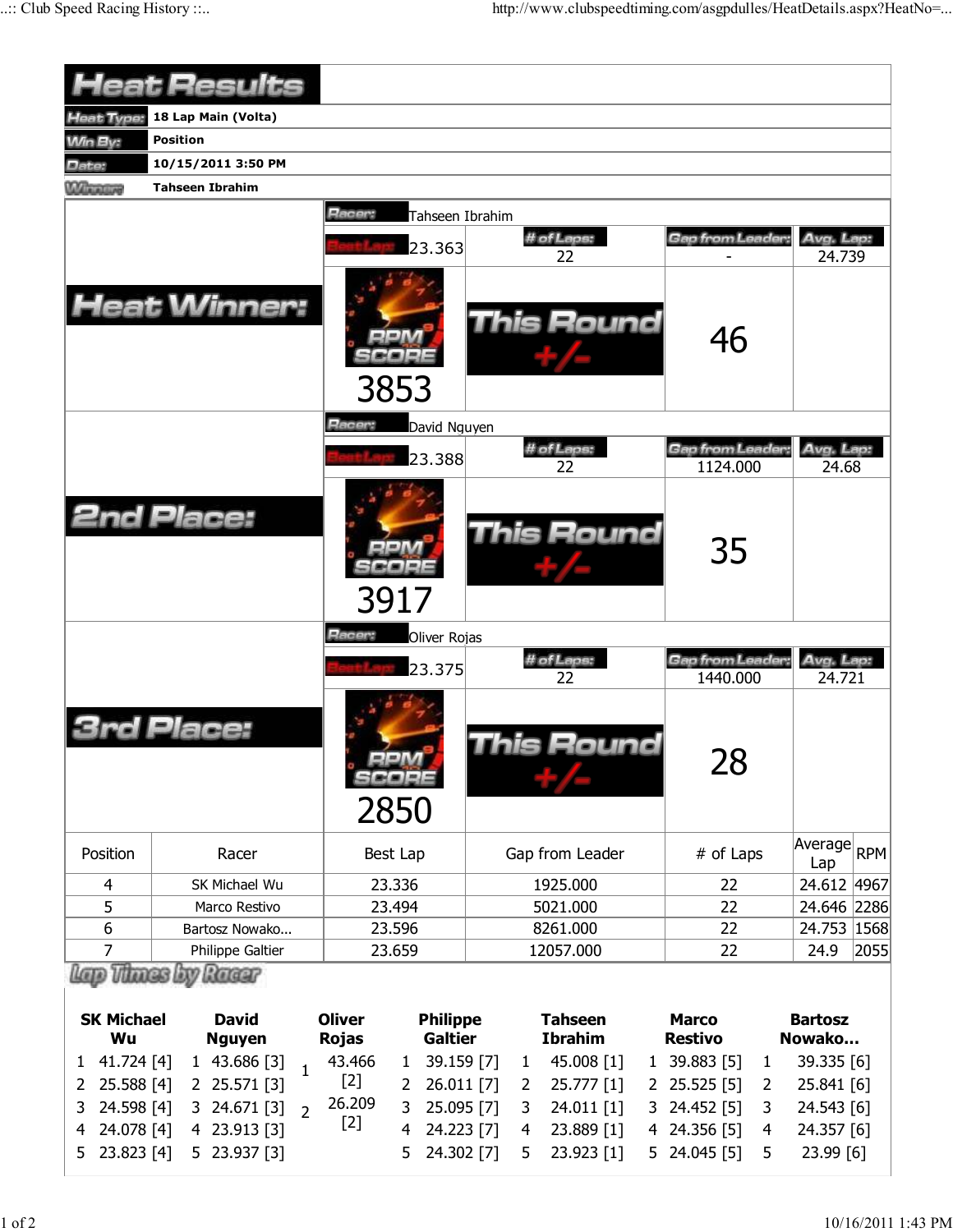|          |                          |                                |    | <b>Oliver</b><br><b>Rojas</b> |          |                                   |          |                                  |   |                                |          |                          |
|----------|--------------------------|--------------------------------|----|-------------------------------|----------|-----------------------------------|----------|----------------------------------|---|--------------------------------|----------|--------------------------|
|          |                          |                                | 3  | 24.293                        |          |                                   |          |                                  |   |                                |          |                          |
|          |                          |                                | 4  | $[2]$<br>24.005               |          |                                   |          |                                  |   |                                |          |                          |
|          |                          |                                |    | $[2]$<br>23.864               |          |                                   |          |                                  |   |                                |          |                          |
|          |                          |                                | 5  | $[2]$                         |          |                                   |          |                                  |   |                                |          |                          |
|          |                          |                                | 6  | 23.674<br>$[2]$               |          |                                   |          |                                  |   |                                |          |                          |
|          | <b>SK Michael</b><br>Wu  | <b>David</b><br><b>Nguyen</b>  | 7  | 23.67 [2]                     |          | <b>Philippe</b><br><b>Galtier</b> |          | <b>Tahseen</b><br><b>Ibrahim</b> |   | <b>Marco</b><br><b>Restivo</b> |          | <b>Bartosz</b><br>Nowako |
| 6        | 23.862 [4]               | 6 23.765 [3]                   | 8  | 23.531                        | 6        | 24.54 [7]                         | 6        | 23.838 [1]                       | 6 | 24.074 [5]                     | 6        | 23.793 [6]               |
| 7        | 23.664 [4]               | 23.714 [3]<br>7.               |    | $[2]$                         | 7        | 24.15 [7]                         | 7        | 23.629 [1]                       | 7 | 24.06 [5]                      | 7        | 24.096 [6]               |
| 8        | 23.603 [4]               | 23.785 [3]<br>8                | 9  | 23.537                        | 8        | 24.146 [7]                        | 8        | 23.623 [1]                       | 8 | $23.83$ [5]                    | 8        | 23.981 [6]               |
| 9        | 23.691 [4]               | 23.67 [3]<br>9                 |    | $[2]$<br>23.822               | 9        | 23.808 [7]                        | 9        | 23.813 [1]                       | 9 | 24.041 [5]                     | 9        | 24.331 [6]               |
| 10       | 23.706 [4]               | 10 23.577 [3]                  | 10 | $[2]$                         | 10       | 24.022 [7]                        | 10       | 23.76 [1]                        |   | 10 23.749 [5]                  | 10       | 23.762 [6]               |
| 11       | 23.52 [4]                | 11 23.461 [3]                  |    | 23.564                        | 11       | 24.072 [7]                        | 11       | 23.769 [1]                       |   | 11 23.78 [5]                   | 11       | 23.596 [6]               |
| 12       | 23.469 [4]               | 12 23.586 [3]                  | 11 | $[2]$                         | 12       | 24.112 [7]                        | 12       | 23.705 [1]                       |   | 12 23.808 [5]                  | 12       | 23.785 [6]               |
| 13       | 23.413 [4]               | 13 23.388 [3]                  | 12 | 23.715                        | 13       | 24.32 [7]                         | 13       | 23.472 [1]                       |   | 13 23.769 [5]                  | 13       | 23.778 [6]               |
| 14       | 23.686 [4]               | 14 23.479 [3]                  |    | $[2]$                         | 14       | 23.749 [7]                        | 14       | 23.467 [1]                       |   | 14 23.758 [5]                  | 14       | 23.634 [6]               |
| 15       | 23.525 [4]               | 15 23.499 [3]                  | 13 | 23.384                        | 15       | 23.98 [7]                         | 15       | 23.622 [1]                       |   | 15 23.662 [5]                  | 15       | 24.088 [6]               |
| 16       | 23.502 [4]               | 16 23.517 [3]                  |    | $[2]$<br>23.463               | 16       | 24.235 [7]                        | 16       | 23.665 [1]                       |   | 16 23.726 [5]                  | 16       | 24.209 [6]               |
| 17       | 24.291 [4]               | 17 24.02 [2]                   | 14 | $[2]$                         | 17       | 23.659 [7]                        | 17       | 23.609 [1]                       |   | 17 23.639 [5]                  | 17       | 24.039 [6]               |
| 18       | 23.794 [4]               | 18 23.777 [2]                  | 15 | 23.637                        | 18       | 24.29 [7]                         | 18       | 23.561 [1]                       |   | 18 23.679 [5]                  | 18       | 23.987 [6]               |
| 19<br>20 | 23.564 [4]<br>23.646 [4] | 19 23.593 [2]<br>20 23.535 [2] |    | $[2]$                         | 19<br>20 | 24.158 [7]<br>24.052 [7]          | 19<br>20 | 23.516 [1]<br>23.439 [1]         |   | 19 23.597 [5]<br>20 23.562 [5] | 19<br>20 | 23.98 [6]<br>23.631 [6]  |
| 21       | 23.386 [4]               | 21 23.394 [2]                  | 16 | 23.621                        | 21       | 23.85 [7]                         | 21       | 23.8 [1]                         |   | 21 23.716 [5]                  | 21       | 24.023 [6]               |
|          | 22 23.336 [4]            | 22 23.428 [2]                  |    | $[2]$                         | 22       | 23.867 [7]                        | 22       | 23.363 [1]                       |   | 22 23.494 [5]                  | 22       | 23.791 [6]               |
|          |                          |                                | 17 | 24.933<br>$[3]$               |          |                                   |          |                                  |   |                                |          |                          |
|          |                          |                                | 18 | 23.641<br>$[3]$               |          |                                   |          |                                  |   |                                |          |                          |
|          |                          |                                | 19 | 23.573<br>$[3]$               |          |                                   |          |                                  |   |                                |          |                          |
|          |                          |                                |    | 20 23.42 [3]                  |          |                                   |          |                                  |   |                                |          |                          |
|          |                          |                                |    | 21 23.46 [3]                  |          |                                   |          |                                  |   |                                |          |                          |
|          |                          |                                | 22 | 23.375                        |          |                                   |          |                                  |   |                                |          |                          |
|          |                          |                                |    | $[3]$                         |          |                                   |          |                                  |   |                                |          |                          |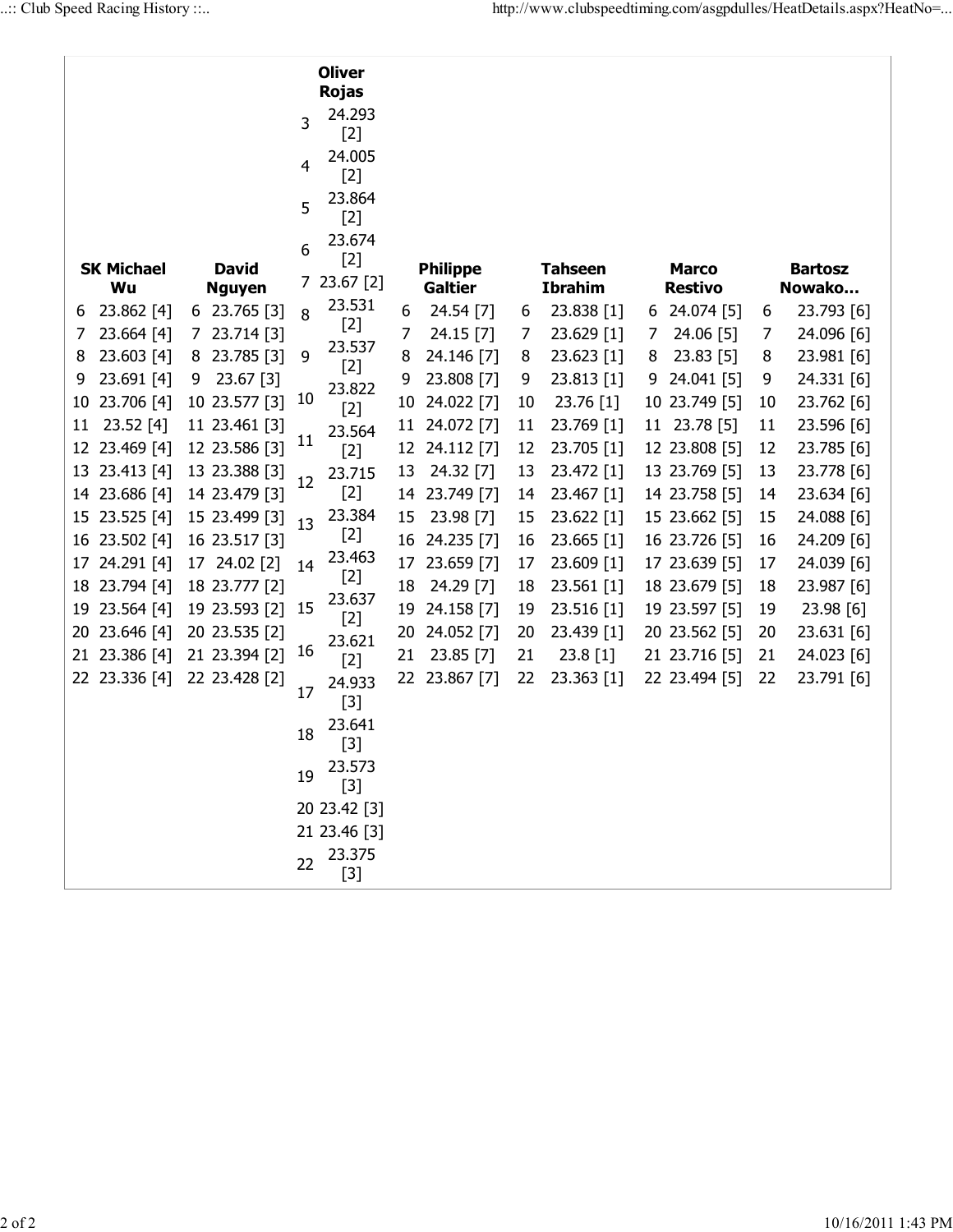|                        |                         | <b>Heat Results</b> |                            |                     |                           |                |                |                |                  |                |             |
|------------------------|-------------------------|---------------------|----------------------------|---------------------|---------------------------|----------------|----------------|----------------|------------------|----------------|-------------|
| <b>Heat Type:</b>      | 18 Lap Main (Volta)     |                     |                            |                     |                           |                |                |                |                  |                |             |
| <b>Win By:</b>         | <b>Position</b>         |                     |                            |                     |                           |                |                |                |                  |                |             |
| Date:                  | 10/15/2011 3:40 PM      |                     |                            |                     |                           |                |                |                |                  |                |             |
| <b>Winners</b>         | <b>William Shively</b>  |                     |                            |                     |                           |                |                |                |                  |                |             |
|                        |                         |                     | Racer:                     | William Shively     |                           |                |                |                |                  |                |             |
|                        |                         |                     |                            |                     |                           | # of Laps:     |                |                | Gap from Leader. | Avg. Lap:      |             |
|                        |                         |                     |                            | 23.603              |                           | 22             |                |                |                  | 24.813         |             |
|                        |                         | <b>Heat Winner:</b> | 1785                       |                     |                           |                | This Round     |                | 51               |                |             |
|                        |                         |                     | Racer:                     | <b>Walid Norris</b> |                           |                |                |                |                  |                |             |
|                        |                         |                     |                            |                     |                           | # of Laps:     |                |                | Gap from Leader: | Avg. Lap:      |             |
|                        |                         |                     |                            | 23.825              |                           | 22             |                |                | 5838.000         | 25.058         |             |
| <b>2nd Place:</b>      |                         |                     | 1418                       |                     |                           |                | This Round     |                | 35               |                |             |
|                        |                         |                     | Racer:                     |                     | SK Jordan Wall            |                |                |                |                  |                |             |
|                        |                         |                     |                            | 23.738              |                           | # of Laps:     |                |                | Gap from Leader: | Avg. Lap:      |             |
|                        | Place:                  |                     | 300000<br>1716             |                     |                           | 22             | his Round      |                | 6356.000<br>28   | 25.035         |             |
| Position               |                         | Racer               | Best Lap                   |                     | Gap from Leader           |                |                |                | # of Laps        | Average<br>Lap | <b>RPM</b>  |
| 4                      |                         | SK Alexander C      | 24.115                     |                     |                           | 12140.000      |                |                | 22               |                | 25.205 1985 |
| 5                      |                         | Michael Woodwo      | 24.102                     |                     |                           | 14425.000      |                |                | 22               |                | 25.255 1383 |
| 6                      |                         | SK Robert Orr       | 16192.000<br>24.193        |                     |                           |                |                |                | 22               |                | 25.283 1537 |
| 7<br>John Labay        |                         |                     | 24.335                     | 20842.000           |                           |                | 22             |                |                  |                | 25.429 1406 |
| <b>SK Jordan</b>       | <b>Vitines by Racer</b> | <b>William</b>      | <b>SK Alexander</b>        |                     | <b>SK Robert</b>          |                | <b>Michael</b> |                | <b>John</b>      | <b>Walid</b>   |             |
| Wall<br><b>Shively</b> |                         | C                   |                            | Orr                 |                           | Woodwo         |                | Labay          | <b>Norris</b>    |                |             |
| 40.205 [3]<br>1        | $\mathbf{1}$            | 40.854 [1]          | 39.206 [4]<br>$\mathbf{1}$ |                     | $1 \quad 37.41 \quad [6]$ | $\mathbf{1}$   | 38.378 [5]     | $\mathbf{1}$   | 36.463           | $\mathbf{1}$   | 40.781      |
| 26.239 [3]<br>2        | 2                       | 25.852 [1]          | 26.089 [4]<br>2            | 2 <sup>2</sup>      | 26.687 [6]                | $\overline{2}$ | 26.187 [5]     |                | $[7]$            |                | $[2]$       |
| 3<br>24.834 [3]        | 3                       | 24.326 [1]          | 24.685 [4]<br>3            | 3                   | 24.61 [6]                 | 3              | 24.611 [5]     | $\overline{2}$ | 26.808           | $\overline{2}$ | 26.274      |
| 24.384 [3]<br>4        | 4                       | 23.977 [1]          | 24.621 [4]<br>4            |                     | 4 24.962 [6]              | 4              | 24.436 [5]     |                | $[7]$            |                | $[2]$       |

5 24.294 [3] 5 24.112 [1] 5 25.182 [4] 5 25.1 [6] 5 25.334 [5]